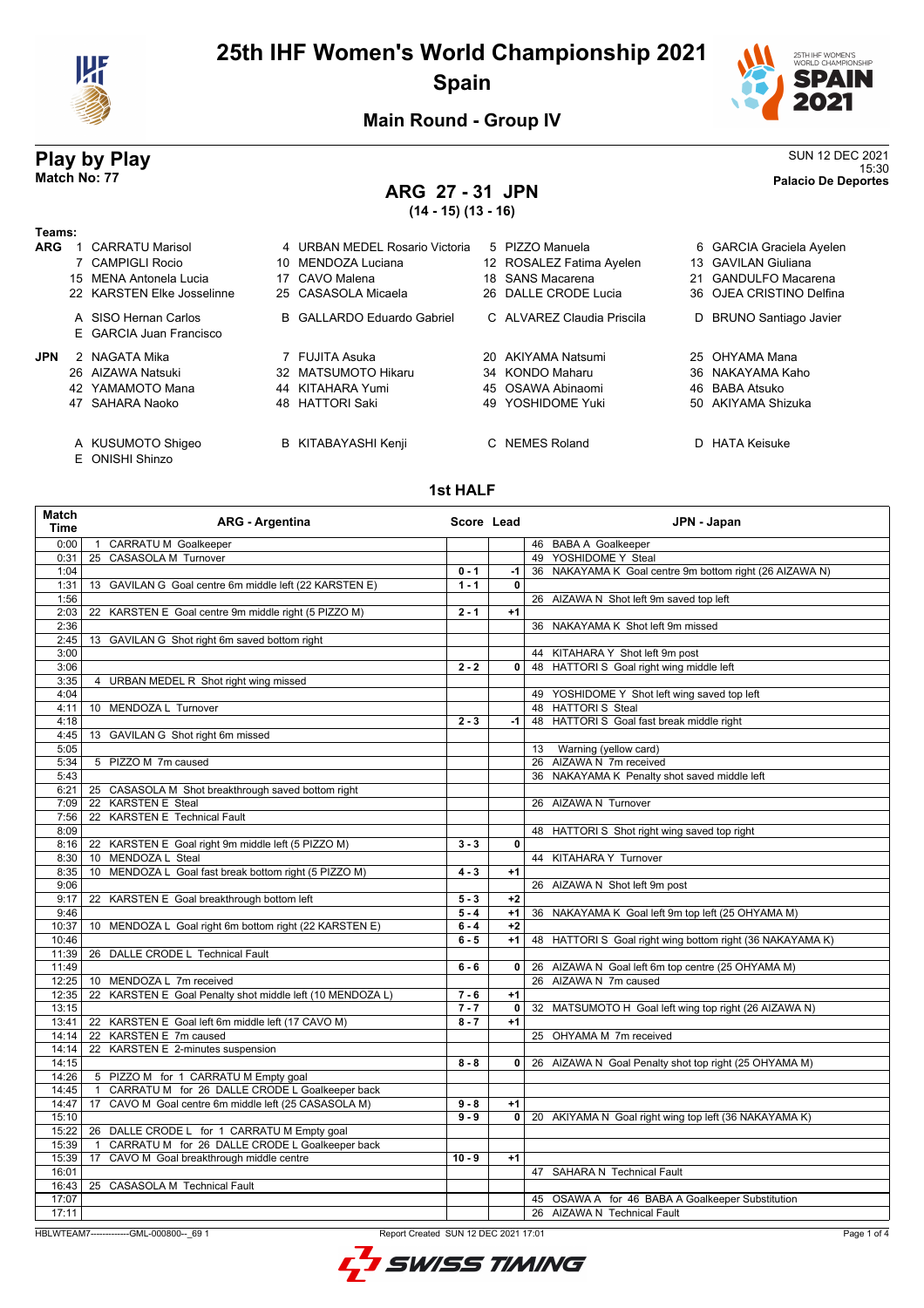



# **Main Round - Group IV**

**Play by Play** SUN 12 DEC 2021 15:30 **Match No: 77 Palacio De Deportes**

### **ARG 27 - 31 JPN (14 - 15) (13 - 16)**

#### **1st HALF**

| <b>Match</b><br>Time | <b>ARG - Argentina</b>                                 | Score Lead |                | JPN - Japan                                              |
|----------------------|--------------------------------------------------------|------------|----------------|----------------------------------------------------------|
| 17:22                | CAVO M 7m received<br>17                               |            |                | 32 MATSUMOTO H 7m caused                                 |
| 17:30                | 22 KARSTEN E Goal Penalty shot bottom left (17 CAVO M) | $11 - 9$   | $+2$           |                                                          |
| 18:09                | 5 PIZZO M 7m caused                                    |            |                | 2 NAGATA M 7m received                                   |
| 18:14                | 12 ROSALEZ F for 1 CARRATU M Goalkeeper Substitution   |            |                |                                                          |
| 18:14                |                                                        | $11 - 10$  | $+1$           | 26 AIZAWA N Goal Penalty shot bottom left (2 NAGATA M)   |
| 18:28                | CARRATU M for 12 ROSALEZ F Goalkeeper Substitution     |            |                |                                                          |
| 18:47                | CAVO M 7m received<br>17                               |            |                | 32 MATSUMOTO H 7m caused                                 |
| 18:47                |                                                        |            |                | 32 MATSUMOTO H 2-minutes suspension                      |
| 18:47                | 22 KARSTEN E Goal Penalty shot top left (17 CAVO M)    | $12 - 10$  | $+2$           |                                                          |
| 19:15                |                                                        |            |                | 25 OHYAMA M for 45 OSAWA A Empty goal                    |
| 19:33                |                                                        |            |                | 25 OHYAMA M Shot left 6m saved middle left               |
| 19:37                | 5 PIZZO M Technical Fault                              |            |                |                                                          |
| 20:18                |                                                        |            |                | 45 OSAWA A for 20 AKIYAMA N Goalkeeper back              |
| 20:15                |                                                        |            |                | 25 OHYAMA M Shot flying throw saved bottom left          |
| 20:25                | CAVO M Turnover<br>17                                  |            |                | 25 OHYAMA M Steal                                        |
| 20:45                |                                                        |            |                | 47 SAHARA N for 45 OSAWA A Empty goal                    |
| 20:58                |                                                        | $12 - 11$  | $+1$           | 25 OHYAMA M Goal centre 9m bottom left (36 NAKAYAMA K)   |
| 21:19                |                                                        |            |                | 45 OSAWA A for 36 NAKAYAMA K Goalkeeper back             |
| 21:34                | 25 CASASOLA M Goal centre 6m bottom right (17 CAVO M)  | 13 - 11    | $+2$           |                                                          |
| 22:09                | <b>CASASOLA M Steal</b><br>25                          |            |                | 34 KONDO M Turnover                                      |
| 22:49                | <b>CASASOLA M Technical Fault</b><br>25                |            |                |                                                          |
| 23:19                |                                                        |            |                | 36 NAKAYAMA K Technical Fault                            |
| 23:19                | Team timeout                                           |            |                |                                                          |
| 23:49                | <b>CAVO M Technical Fault</b><br>17                    |            |                |                                                          |
| 24:00                |                                                        |            |                | 20 AKIYAMA N Shot right wing saved bottom right          |
| 24:21                |                                                        |            |                | 47 SAHARA N 2-minutes suspension                         |
| 24:37                | 25 CASASOLA M Technical Fault                          |            |                |                                                          |
| 24:47                |                                                        |            |                | 36 NAKAYAMA K for 45 OSAWA A Empty goal                  |
| 25:13                |                                                        | $13 - 12$  | $+1$           | 36 NAKAYAMA K Goal centre 9m bottom right (25 OHYAMA M)  |
| 25:17                |                                                        |            |                | 45 OSAWA A for 20 AKIYAMA N Goalkeeper back              |
| 25:34                | 4 URBAN MEDEL R Shot right wing saved middle centre    |            |                |                                                          |
| 25:42                |                                                        |            |                | 36 NAKAYAMA K for 45 OSAWA A Empty goal                  |
| 26:12                |                                                        |            |                | Team timeout                                             |
| 26:32                |                                                        |            |                | 25 OHYAMA M Shot left 9m saved bottom left               |
| 26:51                |                                                        |            |                | 45 OSAWA A for 36 NAKAYAMA K Goalkeeper back             |
| 27:12                | 13 GAVILAN G Shot right 6m saved bottom right          |            |                |                                                          |
| 27:22                |                                                        | $13 - 13$  | 0 <sup>1</sup> | 20 AKIYAMA N Goal right wing bottom left (36 NAKAYAMA K) |
| 27:57                | CAVO M Goal breakthrough top centre<br>17              | $14 - 13$  | $+1$           |                                                          |
| 28:10                |                                                        |            |                | 26 AIZAWA N for 45 OSAWA A Empty goal                    |
| 28:48                |                                                        | $14 - 14$  | 0 <sup>1</sup> | 32 MATSUMOTO H Goal left wing top right (26 AIZAWA N)    |
| 28:55                |                                                        |            |                | 45 OSAWA A for 36 NAKAYAMA K Goalkeeper back             |
| 29:20                | 25<br>CASASOLA M Shot centre 6m saved middle centre    |            |                |                                                          |
| 29:54                |                                                        | $14 - 15$  | -1 l           | 36 NAKAYAMA K Goal left 6m bottom right (26 AIZAWA N)    |
|                      |                                                        |            |                |                                                          |

#### **2nd HALF**

| Match<br>Time | <b>ARG - Argentina</b>                                           | Score Lead |      |    | JPN - Japan                                           |
|---------------|------------------------------------------------------------------|------------|------|----|-------------------------------------------------------|
| 30:26         |                                                                  | $14 - 16$  | -2   |    | 26 AIZAWA N Goal right 6m bottom left (36 NAKAYAMA K) |
| 30:00         | CARRATU M Goalkeeper                                             |            |      |    | 45 OSAWA A Goalkeeper                                 |
| 30:55         | DALLE CRODE L 7m received<br>26                                  |            |      | 20 | AKIYAMA N 7m caused                                   |
| 30:55         |                                                                  |            |      |    | 20 AKIYAMA N 2-minutes suspension                     |
| 30:57         | KARSTEN E Goal Penalty shot middle left (26 DALLE CRODE L)<br>22 | $15 - 16$  | -1   |    |                                                       |
| 31:13         |                                                                  |            |      | 25 | OHYAMA M for 45 OSAWA A Empty goal                    |
| 31:45         |                                                                  |            |      |    | 45 OSAWA A for 26 AIZAWA N Goalkeeper back            |
| 31:44         |                                                                  |            |      |    | 32 MATSUMOTO H Technical Fault                        |
| 31:53         | CAVO M Goal breakthrough bottom left<br>17                       | $16 - 16$  | 0    |    |                                                       |
| 32:05         |                                                                  |            |      | 25 | OHYAMA M for 45 OSAWA A Empty goal                    |
| 32:43         |                                                                  |            |      | 45 | OSAWA A for 25 OHYAMA M Goalkeeper back               |
| 32:46         |                                                                  |            |      |    | 36 NAKAYAMA K Technical Fault                         |
| 32:49         | 22 KARSTEN E Goal centre 6m bottom right (5 PIZZO M)             | $17 - 16$  | $+1$ |    |                                                       |
| 33:26         |                                                                  |            |      |    | 36 NAKAYAMA K Shot right 9m missed                    |
| 34:03         | <b>CAMPIGLI R Technical Fault</b>                                |            |      |    |                                                       |
| 34:15         |                                                                  |            |      |    | 46 BABA A for 45 OSAWA A Goalkeeper Substitution      |
| 34:48         |                                                                  | $17 - 17$  | 0    | 47 | SAHARA N Goal centre 6m bottom right (34 KONDO M)     |
| 35:15         | GARCIA G Goal right wing bottom left (22 KARSTEN E)<br>6         | $18 - 17$  | $+1$ |    |                                                       |
| 35:57         |                                                                  |            |      |    | 36 NAKAYAMA K Technical Fault                         |
| 36:06         | 17<br>CAVO M Turnover                                            |            |      | 47 | <b>SAHARA N Steal</b>                                 |
| 36:13         |                                                                  |            |      |    | 32 MATSUMOTO H Technical Fault                        |

HBLWTEAM7-------------GML-000800--\_69 1 Report Created SUN 12 DEC 2021 17:01

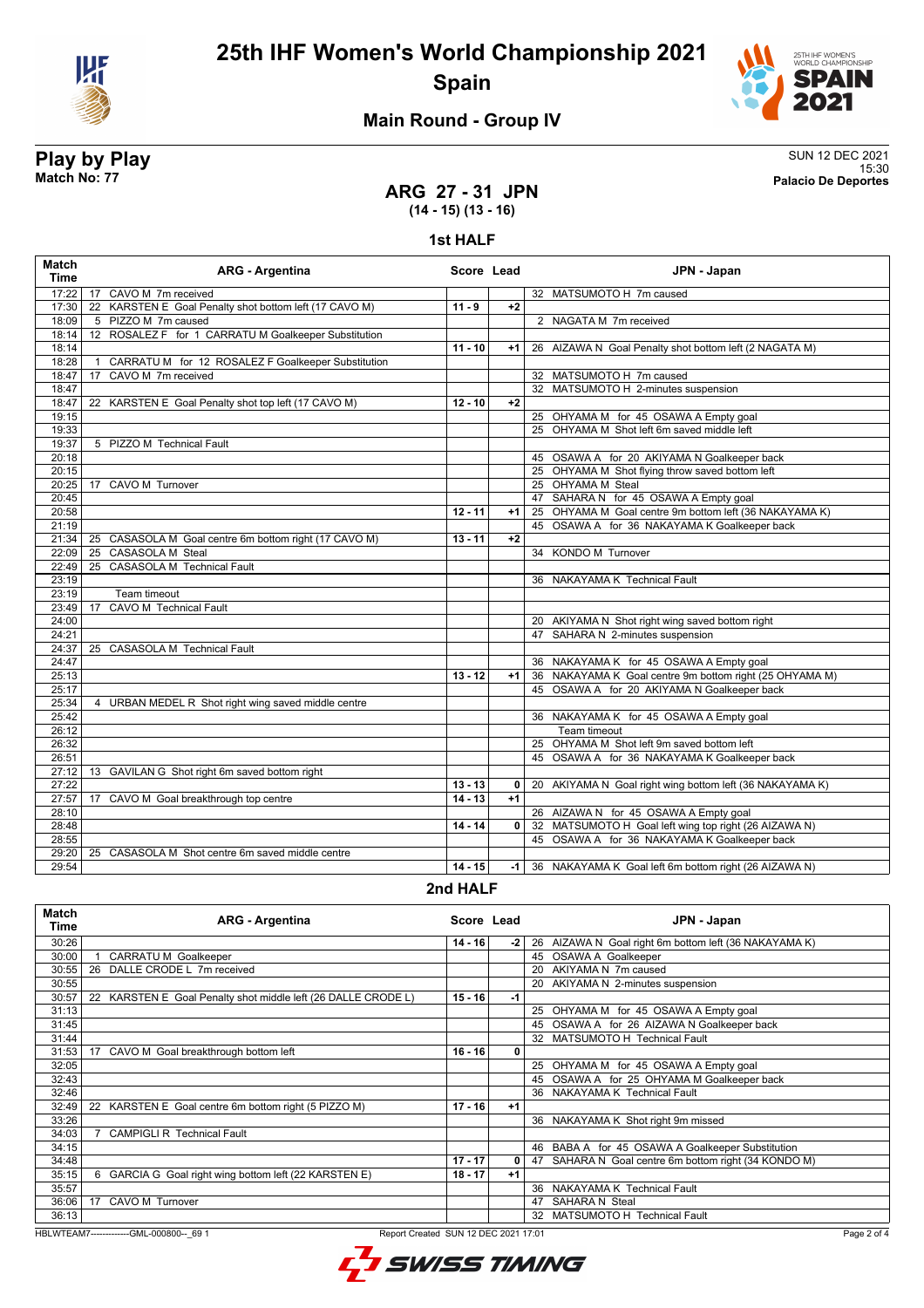



# **Main Round - Group IV**

**Play by Play** SUN 12 DEC 2021 15:30 **Match No: 77 Palacio De Deportes**

### **ARG 27 - 31 JPN (14 - 15) (13 - 16)**

**2nd HALF**

| 36:57<br>22 KARSTEN E Shot left 6m saved middle right<br>37:09<br>25 OHYAMA M for 46 BABA A Empty goal<br>37:28<br>45 OSAWA A for 25 OHYAMA M Goalkeeper back<br>48 HATTORI S Goal right wing top left (36 NAKAYAMA K)<br>37:32<br>$18 - 18$<br>0<br>38:01<br>15 MENA A Shot left wing saved bottom centre<br>38:17<br>34 KONDO M for 45 OSAWA A Empty goal<br>46 BABA A for 25 OHYAMA M Goalkeeper back<br>38:30<br>36 NAKAYAMA K 7m received<br>38:29<br>22 KARSTEN E 7m caused<br>KARSTEN E 2-minutes suspension<br>38:29<br>22<br>38:33<br>$18 - 19$<br>26 AIZAWA N Goal Penalty shot middle right (36 NAKAYAMA K)<br>-1<br>5 PIZZO M for 1 CARRATU M Empty goal<br>38:47<br>39:19<br>Turnover bench/team<br>CARRATU M for 6 GARCIA G Goalkeeper back<br>39:21<br>39:51<br>$18 - 20$<br>-2<br>36 NAKAYAMA K Goal right 6m top centre (26 AIZAWA N)<br>40:11<br>6 GARCIA G for 1 CARRATU M Empty goal<br>40:32<br>15 MENA A Technical Fault<br>CARRATUM for 22 KARSTEN E Goalkeeper back<br>40:41<br>$\overline{1}$<br>18 SANS M 7m caused<br>25 OHYAMA M 7m received<br>40:41<br>ROSALEZ F for 1 CARRATU M Goalkeeper Substitution<br>40:41<br>12<br>SANS M 2-minutes suspension<br>40:41<br>18<br>40:41<br>$18 - 21$<br>26 AIZAWA N Goal Penalty shot top right (25 OHYAMA M)<br>-3<br>25 CASASOLA M for 12 ROSALEZ F Empty goal<br>41:04<br>5 PIZZO M Turnover<br>41:18<br>48 HATTORIS Steal<br>41:28<br>47 SAHARA N Shot empty goal missed<br>41:56<br>2 NAGATA M 2-minutes suspension<br>42:10<br><b>CAVO M Technical Fault</b><br>17<br>42:15<br>12 ROSALEZ F for 6 GARCIA G Goalkeeper back<br>42:20<br>25 OHYAMA M for 46 BABA A Empty goal<br>42:33<br>46 BABA A for 25 OHYAMA M Goalkeeper back<br>42:33<br>$18 - 22$<br>48 HATTORI S Goal right wing bottom right (36 NAKAYAMA K)<br>-4<br>43:01<br>22 KARSTEN E Goal left 6m bottom right (17 CAVO M)<br>$19 - 22$<br>$-3$<br>43:12<br>25 OHYAMA M for 46 BABA A Empty goal<br>43:38<br>46 BABA A for 25 OHYAMA M Goalkeeper back<br>48 HATTORI S Shot right wing saved bottom right<br>43:33<br>43:47<br>CAVO M Goal right 6m bottom right (25 CASASOLA M)<br>$20 - 22$<br>$-2$<br>17<br>34 KONDO M for 46 BABA A Empty goal<br>44:09<br>34 KONDO M Goal centre 6m middle left (26 AIZAWA N)<br>44:33<br>$20 - 23$<br>-3<br>44:39<br>46 BABA A for 26 AIZAWA N Goalkeeper back<br>32 MATSUMOTO H 7m caused<br>45:05<br>CAVO M 7m received<br>17<br>KARSTEN E Goal Penalty shot middle left (17 CAVO M)<br>45:12<br>$21 - 23$<br>$-2$<br>22<br>45:34<br>34 KONDO M for 46 BABA A Empty goal<br>46:08<br>A SISO H Warning (yellow card) bench punishment<br>46:22<br>$21 - 24$<br>-3<br>32 MATSUMOTO H Goal left wing top centre (34 KONDO M)<br>46:29<br>46 BABA A for 44 KITAHARA Y Goalkeeper back<br>22 KARSTEN E Technical Fault<br>46:34<br>46:52<br>44 KITAHARA Y for 46 BABA A Empty goal<br>46 BABA A for 32 MATSUMOTO H Goalkeeper back<br>47:13<br>26 AIZAWA N Technical Fault<br>47:13<br>47:17<br>22 KARSTEN E Goal empty goal middle centre<br>$22 - 24$<br>-2<br>47:29<br>25 OHYAMA M for 46 BABA A Empty goal<br>47:33<br>Team timeout<br>47:50<br>$22 - 25$<br>26 AIZAWA N Goal breakthrough bottom centre<br>-3<br>48:01<br>46 BABA A for 32 MATSUMOTO H Goalkeeper back<br>CAVO M Technical Fault<br>48:14<br>17<br>48:21<br>$22 - 26$<br>48 HATTORIS Goal fast break top left<br>-4<br>48:22<br>Team timeout<br><b>CAMPIGLI R Technical Fault</b><br>48:41<br>49:00<br>32 MATSUMOTO H for 46 BABA A Empty goal | Match<br>Time | <b>ARG - Argentina</b> | Score Lead | JPN - Japan |
|--------------------------------------------------------------------------------------------------------------------------------------------------------------------------------------------------------------------------------------------------------------------------------------------------------------------------------------------------------------------------------------------------------------------------------------------------------------------------------------------------------------------------------------------------------------------------------------------------------------------------------------------------------------------------------------------------------------------------------------------------------------------------------------------------------------------------------------------------------------------------------------------------------------------------------------------------------------------------------------------------------------------------------------------------------------------------------------------------------------------------------------------------------------------------------------------------------------------------------------------------------------------------------------------------------------------------------------------------------------------------------------------------------------------------------------------------------------------------------------------------------------------------------------------------------------------------------------------------------------------------------------------------------------------------------------------------------------------------------------------------------------------------------------------------------------------------------------------------------------------------------------------------------------------------------------------------------------------------------------------------------------------------------------------------------------------------------------------------------------------------------------------------------------------------------------------------------------------------------------------------------------------------------------------------------------------------------------------------------------------------------------------------------------------------------------------------------------------------------------------------------------------------------------------------------------------------------------------------------------------------------------------------------------------------------------------------------------------------------------------------------------------------------------------------------------------------------------------------------------------------------------------------------------------------------------------------------------------------------------------------------------------------------------------------------------------------------------------------------------------------------------------------------------------------------------------------------------------------------------------------------------------------------------------------------------------------------------------------------------------------------------------------------------------------------------------------------------------------------------------------|---------------|------------------------|------------|-------------|
|                                                                                                                                                                                                                                                                                                                                                                                                                                                                                                                                                                                                                                                                                                                                                                                                                                                                                                                                                                                                                                                                                                                                                                                                                                                                                                                                                                                                                                                                                                                                                                                                                                                                                                                                                                                                                                                                                                                                                                                                                                                                                                                                                                                                                                                                                                                                                                                                                                                                                                                                                                                                                                                                                                                                                                                                                                                                                                                                                                                                                                                                                                                                                                                                                                                                                                                                                                                                                                                                                                  |               |                        |            |             |
|                                                                                                                                                                                                                                                                                                                                                                                                                                                                                                                                                                                                                                                                                                                                                                                                                                                                                                                                                                                                                                                                                                                                                                                                                                                                                                                                                                                                                                                                                                                                                                                                                                                                                                                                                                                                                                                                                                                                                                                                                                                                                                                                                                                                                                                                                                                                                                                                                                                                                                                                                                                                                                                                                                                                                                                                                                                                                                                                                                                                                                                                                                                                                                                                                                                                                                                                                                                                                                                                                                  |               |                        |            |             |
|                                                                                                                                                                                                                                                                                                                                                                                                                                                                                                                                                                                                                                                                                                                                                                                                                                                                                                                                                                                                                                                                                                                                                                                                                                                                                                                                                                                                                                                                                                                                                                                                                                                                                                                                                                                                                                                                                                                                                                                                                                                                                                                                                                                                                                                                                                                                                                                                                                                                                                                                                                                                                                                                                                                                                                                                                                                                                                                                                                                                                                                                                                                                                                                                                                                                                                                                                                                                                                                                                                  |               |                        |            |             |
|                                                                                                                                                                                                                                                                                                                                                                                                                                                                                                                                                                                                                                                                                                                                                                                                                                                                                                                                                                                                                                                                                                                                                                                                                                                                                                                                                                                                                                                                                                                                                                                                                                                                                                                                                                                                                                                                                                                                                                                                                                                                                                                                                                                                                                                                                                                                                                                                                                                                                                                                                                                                                                                                                                                                                                                                                                                                                                                                                                                                                                                                                                                                                                                                                                                                                                                                                                                                                                                                                                  |               |                        |            |             |
|                                                                                                                                                                                                                                                                                                                                                                                                                                                                                                                                                                                                                                                                                                                                                                                                                                                                                                                                                                                                                                                                                                                                                                                                                                                                                                                                                                                                                                                                                                                                                                                                                                                                                                                                                                                                                                                                                                                                                                                                                                                                                                                                                                                                                                                                                                                                                                                                                                                                                                                                                                                                                                                                                                                                                                                                                                                                                                                                                                                                                                                                                                                                                                                                                                                                                                                                                                                                                                                                                                  |               |                        |            |             |
|                                                                                                                                                                                                                                                                                                                                                                                                                                                                                                                                                                                                                                                                                                                                                                                                                                                                                                                                                                                                                                                                                                                                                                                                                                                                                                                                                                                                                                                                                                                                                                                                                                                                                                                                                                                                                                                                                                                                                                                                                                                                                                                                                                                                                                                                                                                                                                                                                                                                                                                                                                                                                                                                                                                                                                                                                                                                                                                                                                                                                                                                                                                                                                                                                                                                                                                                                                                                                                                                                                  |               |                        |            |             |
|                                                                                                                                                                                                                                                                                                                                                                                                                                                                                                                                                                                                                                                                                                                                                                                                                                                                                                                                                                                                                                                                                                                                                                                                                                                                                                                                                                                                                                                                                                                                                                                                                                                                                                                                                                                                                                                                                                                                                                                                                                                                                                                                                                                                                                                                                                                                                                                                                                                                                                                                                                                                                                                                                                                                                                                                                                                                                                                                                                                                                                                                                                                                                                                                                                                                                                                                                                                                                                                                                                  |               |                        |            |             |
|                                                                                                                                                                                                                                                                                                                                                                                                                                                                                                                                                                                                                                                                                                                                                                                                                                                                                                                                                                                                                                                                                                                                                                                                                                                                                                                                                                                                                                                                                                                                                                                                                                                                                                                                                                                                                                                                                                                                                                                                                                                                                                                                                                                                                                                                                                                                                                                                                                                                                                                                                                                                                                                                                                                                                                                                                                                                                                                                                                                                                                                                                                                                                                                                                                                                                                                                                                                                                                                                                                  |               |                        |            |             |
|                                                                                                                                                                                                                                                                                                                                                                                                                                                                                                                                                                                                                                                                                                                                                                                                                                                                                                                                                                                                                                                                                                                                                                                                                                                                                                                                                                                                                                                                                                                                                                                                                                                                                                                                                                                                                                                                                                                                                                                                                                                                                                                                                                                                                                                                                                                                                                                                                                                                                                                                                                                                                                                                                                                                                                                                                                                                                                                                                                                                                                                                                                                                                                                                                                                                                                                                                                                                                                                                                                  |               |                        |            |             |
|                                                                                                                                                                                                                                                                                                                                                                                                                                                                                                                                                                                                                                                                                                                                                                                                                                                                                                                                                                                                                                                                                                                                                                                                                                                                                                                                                                                                                                                                                                                                                                                                                                                                                                                                                                                                                                                                                                                                                                                                                                                                                                                                                                                                                                                                                                                                                                                                                                                                                                                                                                                                                                                                                                                                                                                                                                                                                                                                                                                                                                                                                                                                                                                                                                                                                                                                                                                                                                                                                                  |               |                        |            |             |
|                                                                                                                                                                                                                                                                                                                                                                                                                                                                                                                                                                                                                                                                                                                                                                                                                                                                                                                                                                                                                                                                                                                                                                                                                                                                                                                                                                                                                                                                                                                                                                                                                                                                                                                                                                                                                                                                                                                                                                                                                                                                                                                                                                                                                                                                                                                                                                                                                                                                                                                                                                                                                                                                                                                                                                                                                                                                                                                                                                                                                                                                                                                                                                                                                                                                                                                                                                                                                                                                                                  |               |                        |            |             |
|                                                                                                                                                                                                                                                                                                                                                                                                                                                                                                                                                                                                                                                                                                                                                                                                                                                                                                                                                                                                                                                                                                                                                                                                                                                                                                                                                                                                                                                                                                                                                                                                                                                                                                                                                                                                                                                                                                                                                                                                                                                                                                                                                                                                                                                                                                                                                                                                                                                                                                                                                                                                                                                                                                                                                                                                                                                                                                                                                                                                                                                                                                                                                                                                                                                                                                                                                                                                                                                                                                  |               |                        |            |             |
|                                                                                                                                                                                                                                                                                                                                                                                                                                                                                                                                                                                                                                                                                                                                                                                                                                                                                                                                                                                                                                                                                                                                                                                                                                                                                                                                                                                                                                                                                                                                                                                                                                                                                                                                                                                                                                                                                                                                                                                                                                                                                                                                                                                                                                                                                                                                                                                                                                                                                                                                                                                                                                                                                                                                                                                                                                                                                                                                                                                                                                                                                                                                                                                                                                                                                                                                                                                                                                                                                                  |               |                        |            |             |
|                                                                                                                                                                                                                                                                                                                                                                                                                                                                                                                                                                                                                                                                                                                                                                                                                                                                                                                                                                                                                                                                                                                                                                                                                                                                                                                                                                                                                                                                                                                                                                                                                                                                                                                                                                                                                                                                                                                                                                                                                                                                                                                                                                                                                                                                                                                                                                                                                                                                                                                                                                                                                                                                                                                                                                                                                                                                                                                                                                                                                                                                                                                                                                                                                                                                                                                                                                                                                                                                                                  |               |                        |            |             |
|                                                                                                                                                                                                                                                                                                                                                                                                                                                                                                                                                                                                                                                                                                                                                                                                                                                                                                                                                                                                                                                                                                                                                                                                                                                                                                                                                                                                                                                                                                                                                                                                                                                                                                                                                                                                                                                                                                                                                                                                                                                                                                                                                                                                                                                                                                                                                                                                                                                                                                                                                                                                                                                                                                                                                                                                                                                                                                                                                                                                                                                                                                                                                                                                                                                                                                                                                                                                                                                                                                  |               |                        |            |             |
|                                                                                                                                                                                                                                                                                                                                                                                                                                                                                                                                                                                                                                                                                                                                                                                                                                                                                                                                                                                                                                                                                                                                                                                                                                                                                                                                                                                                                                                                                                                                                                                                                                                                                                                                                                                                                                                                                                                                                                                                                                                                                                                                                                                                                                                                                                                                                                                                                                                                                                                                                                                                                                                                                                                                                                                                                                                                                                                                                                                                                                                                                                                                                                                                                                                                                                                                                                                                                                                                                                  |               |                        |            |             |
|                                                                                                                                                                                                                                                                                                                                                                                                                                                                                                                                                                                                                                                                                                                                                                                                                                                                                                                                                                                                                                                                                                                                                                                                                                                                                                                                                                                                                                                                                                                                                                                                                                                                                                                                                                                                                                                                                                                                                                                                                                                                                                                                                                                                                                                                                                                                                                                                                                                                                                                                                                                                                                                                                                                                                                                                                                                                                                                                                                                                                                                                                                                                                                                                                                                                                                                                                                                                                                                                                                  |               |                        |            |             |
|                                                                                                                                                                                                                                                                                                                                                                                                                                                                                                                                                                                                                                                                                                                                                                                                                                                                                                                                                                                                                                                                                                                                                                                                                                                                                                                                                                                                                                                                                                                                                                                                                                                                                                                                                                                                                                                                                                                                                                                                                                                                                                                                                                                                                                                                                                                                                                                                                                                                                                                                                                                                                                                                                                                                                                                                                                                                                                                                                                                                                                                                                                                                                                                                                                                                                                                                                                                                                                                                                                  |               |                        |            |             |
|                                                                                                                                                                                                                                                                                                                                                                                                                                                                                                                                                                                                                                                                                                                                                                                                                                                                                                                                                                                                                                                                                                                                                                                                                                                                                                                                                                                                                                                                                                                                                                                                                                                                                                                                                                                                                                                                                                                                                                                                                                                                                                                                                                                                                                                                                                                                                                                                                                                                                                                                                                                                                                                                                                                                                                                                                                                                                                                                                                                                                                                                                                                                                                                                                                                                                                                                                                                                                                                                                                  |               |                        |            |             |
|                                                                                                                                                                                                                                                                                                                                                                                                                                                                                                                                                                                                                                                                                                                                                                                                                                                                                                                                                                                                                                                                                                                                                                                                                                                                                                                                                                                                                                                                                                                                                                                                                                                                                                                                                                                                                                                                                                                                                                                                                                                                                                                                                                                                                                                                                                                                                                                                                                                                                                                                                                                                                                                                                                                                                                                                                                                                                                                                                                                                                                                                                                                                                                                                                                                                                                                                                                                                                                                                                                  |               |                        |            |             |
|                                                                                                                                                                                                                                                                                                                                                                                                                                                                                                                                                                                                                                                                                                                                                                                                                                                                                                                                                                                                                                                                                                                                                                                                                                                                                                                                                                                                                                                                                                                                                                                                                                                                                                                                                                                                                                                                                                                                                                                                                                                                                                                                                                                                                                                                                                                                                                                                                                                                                                                                                                                                                                                                                                                                                                                                                                                                                                                                                                                                                                                                                                                                                                                                                                                                                                                                                                                                                                                                                                  |               |                        |            |             |
|                                                                                                                                                                                                                                                                                                                                                                                                                                                                                                                                                                                                                                                                                                                                                                                                                                                                                                                                                                                                                                                                                                                                                                                                                                                                                                                                                                                                                                                                                                                                                                                                                                                                                                                                                                                                                                                                                                                                                                                                                                                                                                                                                                                                                                                                                                                                                                                                                                                                                                                                                                                                                                                                                                                                                                                                                                                                                                                                                                                                                                                                                                                                                                                                                                                                                                                                                                                                                                                                                                  |               |                        |            |             |
|                                                                                                                                                                                                                                                                                                                                                                                                                                                                                                                                                                                                                                                                                                                                                                                                                                                                                                                                                                                                                                                                                                                                                                                                                                                                                                                                                                                                                                                                                                                                                                                                                                                                                                                                                                                                                                                                                                                                                                                                                                                                                                                                                                                                                                                                                                                                                                                                                                                                                                                                                                                                                                                                                                                                                                                                                                                                                                                                                                                                                                                                                                                                                                                                                                                                                                                                                                                                                                                                                                  |               |                        |            |             |
|                                                                                                                                                                                                                                                                                                                                                                                                                                                                                                                                                                                                                                                                                                                                                                                                                                                                                                                                                                                                                                                                                                                                                                                                                                                                                                                                                                                                                                                                                                                                                                                                                                                                                                                                                                                                                                                                                                                                                                                                                                                                                                                                                                                                                                                                                                                                                                                                                                                                                                                                                                                                                                                                                                                                                                                                                                                                                                                                                                                                                                                                                                                                                                                                                                                                                                                                                                                                                                                                                                  |               |                        |            |             |
|                                                                                                                                                                                                                                                                                                                                                                                                                                                                                                                                                                                                                                                                                                                                                                                                                                                                                                                                                                                                                                                                                                                                                                                                                                                                                                                                                                                                                                                                                                                                                                                                                                                                                                                                                                                                                                                                                                                                                                                                                                                                                                                                                                                                                                                                                                                                                                                                                                                                                                                                                                                                                                                                                                                                                                                                                                                                                                                                                                                                                                                                                                                                                                                                                                                                                                                                                                                                                                                                                                  |               |                        |            |             |
|                                                                                                                                                                                                                                                                                                                                                                                                                                                                                                                                                                                                                                                                                                                                                                                                                                                                                                                                                                                                                                                                                                                                                                                                                                                                                                                                                                                                                                                                                                                                                                                                                                                                                                                                                                                                                                                                                                                                                                                                                                                                                                                                                                                                                                                                                                                                                                                                                                                                                                                                                                                                                                                                                                                                                                                                                                                                                                                                                                                                                                                                                                                                                                                                                                                                                                                                                                                                                                                                                                  |               |                        |            |             |
|                                                                                                                                                                                                                                                                                                                                                                                                                                                                                                                                                                                                                                                                                                                                                                                                                                                                                                                                                                                                                                                                                                                                                                                                                                                                                                                                                                                                                                                                                                                                                                                                                                                                                                                                                                                                                                                                                                                                                                                                                                                                                                                                                                                                                                                                                                                                                                                                                                                                                                                                                                                                                                                                                                                                                                                                                                                                                                                                                                                                                                                                                                                                                                                                                                                                                                                                                                                                                                                                                                  |               |                        |            |             |
|                                                                                                                                                                                                                                                                                                                                                                                                                                                                                                                                                                                                                                                                                                                                                                                                                                                                                                                                                                                                                                                                                                                                                                                                                                                                                                                                                                                                                                                                                                                                                                                                                                                                                                                                                                                                                                                                                                                                                                                                                                                                                                                                                                                                                                                                                                                                                                                                                                                                                                                                                                                                                                                                                                                                                                                                                                                                                                                                                                                                                                                                                                                                                                                                                                                                                                                                                                                                                                                                                                  |               |                        |            |             |
|                                                                                                                                                                                                                                                                                                                                                                                                                                                                                                                                                                                                                                                                                                                                                                                                                                                                                                                                                                                                                                                                                                                                                                                                                                                                                                                                                                                                                                                                                                                                                                                                                                                                                                                                                                                                                                                                                                                                                                                                                                                                                                                                                                                                                                                                                                                                                                                                                                                                                                                                                                                                                                                                                                                                                                                                                                                                                                                                                                                                                                                                                                                                                                                                                                                                                                                                                                                                                                                                                                  |               |                        |            |             |
|                                                                                                                                                                                                                                                                                                                                                                                                                                                                                                                                                                                                                                                                                                                                                                                                                                                                                                                                                                                                                                                                                                                                                                                                                                                                                                                                                                                                                                                                                                                                                                                                                                                                                                                                                                                                                                                                                                                                                                                                                                                                                                                                                                                                                                                                                                                                                                                                                                                                                                                                                                                                                                                                                                                                                                                                                                                                                                                                                                                                                                                                                                                                                                                                                                                                                                                                                                                                                                                                                                  |               |                        |            |             |
|                                                                                                                                                                                                                                                                                                                                                                                                                                                                                                                                                                                                                                                                                                                                                                                                                                                                                                                                                                                                                                                                                                                                                                                                                                                                                                                                                                                                                                                                                                                                                                                                                                                                                                                                                                                                                                                                                                                                                                                                                                                                                                                                                                                                                                                                                                                                                                                                                                                                                                                                                                                                                                                                                                                                                                                                                                                                                                                                                                                                                                                                                                                                                                                                                                                                                                                                                                                                                                                                                                  |               |                        |            |             |
|                                                                                                                                                                                                                                                                                                                                                                                                                                                                                                                                                                                                                                                                                                                                                                                                                                                                                                                                                                                                                                                                                                                                                                                                                                                                                                                                                                                                                                                                                                                                                                                                                                                                                                                                                                                                                                                                                                                                                                                                                                                                                                                                                                                                                                                                                                                                                                                                                                                                                                                                                                                                                                                                                                                                                                                                                                                                                                                                                                                                                                                                                                                                                                                                                                                                                                                                                                                                                                                                                                  |               |                        |            |             |
|                                                                                                                                                                                                                                                                                                                                                                                                                                                                                                                                                                                                                                                                                                                                                                                                                                                                                                                                                                                                                                                                                                                                                                                                                                                                                                                                                                                                                                                                                                                                                                                                                                                                                                                                                                                                                                                                                                                                                                                                                                                                                                                                                                                                                                                                                                                                                                                                                                                                                                                                                                                                                                                                                                                                                                                                                                                                                                                                                                                                                                                                                                                                                                                                                                                                                                                                                                                                                                                                                                  |               |                        |            |             |
|                                                                                                                                                                                                                                                                                                                                                                                                                                                                                                                                                                                                                                                                                                                                                                                                                                                                                                                                                                                                                                                                                                                                                                                                                                                                                                                                                                                                                                                                                                                                                                                                                                                                                                                                                                                                                                                                                                                                                                                                                                                                                                                                                                                                                                                                                                                                                                                                                                                                                                                                                                                                                                                                                                                                                                                                                                                                                                                                                                                                                                                                                                                                                                                                                                                                                                                                                                                                                                                                                                  |               |                        |            |             |
|                                                                                                                                                                                                                                                                                                                                                                                                                                                                                                                                                                                                                                                                                                                                                                                                                                                                                                                                                                                                                                                                                                                                                                                                                                                                                                                                                                                                                                                                                                                                                                                                                                                                                                                                                                                                                                                                                                                                                                                                                                                                                                                                                                                                                                                                                                                                                                                                                                                                                                                                                                                                                                                                                                                                                                                                                                                                                                                                                                                                                                                                                                                                                                                                                                                                                                                                                                                                                                                                                                  |               |                        |            |             |
|                                                                                                                                                                                                                                                                                                                                                                                                                                                                                                                                                                                                                                                                                                                                                                                                                                                                                                                                                                                                                                                                                                                                                                                                                                                                                                                                                                                                                                                                                                                                                                                                                                                                                                                                                                                                                                                                                                                                                                                                                                                                                                                                                                                                                                                                                                                                                                                                                                                                                                                                                                                                                                                                                                                                                                                                                                                                                                                                                                                                                                                                                                                                                                                                                                                                                                                                                                                                                                                                                                  |               |                        |            |             |
|                                                                                                                                                                                                                                                                                                                                                                                                                                                                                                                                                                                                                                                                                                                                                                                                                                                                                                                                                                                                                                                                                                                                                                                                                                                                                                                                                                                                                                                                                                                                                                                                                                                                                                                                                                                                                                                                                                                                                                                                                                                                                                                                                                                                                                                                                                                                                                                                                                                                                                                                                                                                                                                                                                                                                                                                                                                                                                                                                                                                                                                                                                                                                                                                                                                                                                                                                                                                                                                                                                  |               |                        |            |             |
|                                                                                                                                                                                                                                                                                                                                                                                                                                                                                                                                                                                                                                                                                                                                                                                                                                                                                                                                                                                                                                                                                                                                                                                                                                                                                                                                                                                                                                                                                                                                                                                                                                                                                                                                                                                                                                                                                                                                                                                                                                                                                                                                                                                                                                                                                                                                                                                                                                                                                                                                                                                                                                                                                                                                                                                                                                                                                                                                                                                                                                                                                                                                                                                                                                                                                                                                                                                                                                                                                                  |               |                        |            |             |
|                                                                                                                                                                                                                                                                                                                                                                                                                                                                                                                                                                                                                                                                                                                                                                                                                                                                                                                                                                                                                                                                                                                                                                                                                                                                                                                                                                                                                                                                                                                                                                                                                                                                                                                                                                                                                                                                                                                                                                                                                                                                                                                                                                                                                                                                                                                                                                                                                                                                                                                                                                                                                                                                                                                                                                                                                                                                                                                                                                                                                                                                                                                                                                                                                                                                                                                                                                                                                                                                                                  |               |                        |            |             |
|                                                                                                                                                                                                                                                                                                                                                                                                                                                                                                                                                                                                                                                                                                                                                                                                                                                                                                                                                                                                                                                                                                                                                                                                                                                                                                                                                                                                                                                                                                                                                                                                                                                                                                                                                                                                                                                                                                                                                                                                                                                                                                                                                                                                                                                                                                                                                                                                                                                                                                                                                                                                                                                                                                                                                                                                                                                                                                                                                                                                                                                                                                                                                                                                                                                                                                                                                                                                                                                                                                  |               |                        |            |             |
|                                                                                                                                                                                                                                                                                                                                                                                                                                                                                                                                                                                                                                                                                                                                                                                                                                                                                                                                                                                                                                                                                                                                                                                                                                                                                                                                                                                                                                                                                                                                                                                                                                                                                                                                                                                                                                                                                                                                                                                                                                                                                                                                                                                                                                                                                                                                                                                                                                                                                                                                                                                                                                                                                                                                                                                                                                                                                                                                                                                                                                                                                                                                                                                                                                                                                                                                                                                                                                                                                                  |               |                        |            |             |
|                                                                                                                                                                                                                                                                                                                                                                                                                                                                                                                                                                                                                                                                                                                                                                                                                                                                                                                                                                                                                                                                                                                                                                                                                                                                                                                                                                                                                                                                                                                                                                                                                                                                                                                                                                                                                                                                                                                                                                                                                                                                                                                                                                                                                                                                                                                                                                                                                                                                                                                                                                                                                                                                                                                                                                                                                                                                                                                                                                                                                                                                                                                                                                                                                                                                                                                                                                                                                                                                                                  |               |                        |            |             |
|                                                                                                                                                                                                                                                                                                                                                                                                                                                                                                                                                                                                                                                                                                                                                                                                                                                                                                                                                                                                                                                                                                                                                                                                                                                                                                                                                                                                                                                                                                                                                                                                                                                                                                                                                                                                                                                                                                                                                                                                                                                                                                                                                                                                                                                                                                                                                                                                                                                                                                                                                                                                                                                                                                                                                                                                                                                                                                                                                                                                                                                                                                                                                                                                                                                                                                                                                                                                                                                                                                  |               |                        |            |             |
|                                                                                                                                                                                                                                                                                                                                                                                                                                                                                                                                                                                                                                                                                                                                                                                                                                                                                                                                                                                                                                                                                                                                                                                                                                                                                                                                                                                                                                                                                                                                                                                                                                                                                                                                                                                                                                                                                                                                                                                                                                                                                                                                                                                                                                                                                                                                                                                                                                                                                                                                                                                                                                                                                                                                                                                                                                                                                                                                                                                                                                                                                                                                                                                                                                                                                                                                                                                                                                                                                                  |               |                        |            |             |
|                                                                                                                                                                                                                                                                                                                                                                                                                                                                                                                                                                                                                                                                                                                                                                                                                                                                                                                                                                                                                                                                                                                                                                                                                                                                                                                                                                                                                                                                                                                                                                                                                                                                                                                                                                                                                                                                                                                                                                                                                                                                                                                                                                                                                                                                                                                                                                                                                                                                                                                                                                                                                                                                                                                                                                                                                                                                                                                                                                                                                                                                                                                                                                                                                                                                                                                                                                                                                                                                                                  |               |                        |            |             |
|                                                                                                                                                                                                                                                                                                                                                                                                                                                                                                                                                                                                                                                                                                                                                                                                                                                                                                                                                                                                                                                                                                                                                                                                                                                                                                                                                                                                                                                                                                                                                                                                                                                                                                                                                                                                                                                                                                                                                                                                                                                                                                                                                                                                                                                                                                                                                                                                                                                                                                                                                                                                                                                                                                                                                                                                                                                                                                                                                                                                                                                                                                                                                                                                                                                                                                                                                                                                                                                                                                  |               |                        |            |             |
|                                                                                                                                                                                                                                                                                                                                                                                                                                                                                                                                                                                                                                                                                                                                                                                                                                                                                                                                                                                                                                                                                                                                                                                                                                                                                                                                                                                                                                                                                                                                                                                                                                                                                                                                                                                                                                                                                                                                                                                                                                                                                                                                                                                                                                                                                                                                                                                                                                                                                                                                                                                                                                                                                                                                                                                                                                                                                                                                                                                                                                                                                                                                                                                                                                                                                                                                                                                                                                                                                                  |               |                        |            |             |
|                                                                                                                                                                                                                                                                                                                                                                                                                                                                                                                                                                                                                                                                                                                                                                                                                                                                                                                                                                                                                                                                                                                                                                                                                                                                                                                                                                                                                                                                                                                                                                                                                                                                                                                                                                                                                                                                                                                                                                                                                                                                                                                                                                                                                                                                                                                                                                                                                                                                                                                                                                                                                                                                                                                                                                                                                                                                                                                                                                                                                                                                                                                                                                                                                                                                                                                                                                                                                                                                                                  |               |                        |            |             |
|                                                                                                                                                                                                                                                                                                                                                                                                                                                                                                                                                                                                                                                                                                                                                                                                                                                                                                                                                                                                                                                                                                                                                                                                                                                                                                                                                                                                                                                                                                                                                                                                                                                                                                                                                                                                                                                                                                                                                                                                                                                                                                                                                                                                                                                                                                                                                                                                                                                                                                                                                                                                                                                                                                                                                                                                                                                                                                                                                                                                                                                                                                                                                                                                                                                                                                                                                                                                                                                                                                  |               |                        |            |             |
|                                                                                                                                                                                                                                                                                                                                                                                                                                                                                                                                                                                                                                                                                                                                                                                                                                                                                                                                                                                                                                                                                                                                                                                                                                                                                                                                                                                                                                                                                                                                                                                                                                                                                                                                                                                                                                                                                                                                                                                                                                                                                                                                                                                                                                                                                                                                                                                                                                                                                                                                                                                                                                                                                                                                                                                                                                                                                                                                                                                                                                                                                                                                                                                                                                                                                                                                                                                                                                                                                                  |               |                        |            |             |
|                                                                                                                                                                                                                                                                                                                                                                                                                                                                                                                                                                                                                                                                                                                                                                                                                                                                                                                                                                                                                                                                                                                                                                                                                                                                                                                                                                                                                                                                                                                                                                                                                                                                                                                                                                                                                                                                                                                                                                                                                                                                                                                                                                                                                                                                                                                                                                                                                                                                                                                                                                                                                                                                                                                                                                                                                                                                                                                                                                                                                                                                                                                                                                                                                                                                                                                                                                                                                                                                                                  |               |                        |            |             |
|                                                                                                                                                                                                                                                                                                                                                                                                                                                                                                                                                                                                                                                                                                                                                                                                                                                                                                                                                                                                                                                                                                                                                                                                                                                                                                                                                                                                                                                                                                                                                                                                                                                                                                                                                                                                                                                                                                                                                                                                                                                                                                                                                                                                                                                                                                                                                                                                                                                                                                                                                                                                                                                                                                                                                                                                                                                                                                                                                                                                                                                                                                                                                                                                                                                                                                                                                                                                                                                                                                  |               |                        |            |             |
|                                                                                                                                                                                                                                                                                                                                                                                                                                                                                                                                                                                                                                                                                                                                                                                                                                                                                                                                                                                                                                                                                                                                                                                                                                                                                                                                                                                                                                                                                                                                                                                                                                                                                                                                                                                                                                                                                                                                                                                                                                                                                                                                                                                                                                                                                                                                                                                                                                                                                                                                                                                                                                                                                                                                                                                                                                                                                                                                                                                                                                                                                                                                                                                                                                                                                                                                                                                                                                                                                                  |               |                        |            |             |
|                                                                                                                                                                                                                                                                                                                                                                                                                                                                                                                                                                                                                                                                                                                                                                                                                                                                                                                                                                                                                                                                                                                                                                                                                                                                                                                                                                                                                                                                                                                                                                                                                                                                                                                                                                                                                                                                                                                                                                                                                                                                                                                                                                                                                                                                                                                                                                                                                                                                                                                                                                                                                                                                                                                                                                                                                                                                                                                                                                                                                                                                                                                                                                                                                                                                                                                                                                                                                                                                                                  |               |                        |            |             |
|                                                                                                                                                                                                                                                                                                                                                                                                                                                                                                                                                                                                                                                                                                                                                                                                                                                                                                                                                                                                                                                                                                                                                                                                                                                                                                                                                                                                                                                                                                                                                                                                                                                                                                                                                                                                                                                                                                                                                                                                                                                                                                                                                                                                                                                                                                                                                                                                                                                                                                                                                                                                                                                                                                                                                                                                                                                                                                                                                                                                                                                                                                                                                                                                                                                                                                                                                                                                                                                                                                  |               |                        |            |             |
|                                                                                                                                                                                                                                                                                                                                                                                                                                                                                                                                                                                                                                                                                                                                                                                                                                                                                                                                                                                                                                                                                                                                                                                                                                                                                                                                                                                                                                                                                                                                                                                                                                                                                                                                                                                                                                                                                                                                                                                                                                                                                                                                                                                                                                                                                                                                                                                                                                                                                                                                                                                                                                                                                                                                                                                                                                                                                                                                                                                                                                                                                                                                                                                                                                                                                                                                                                                                                                                                                                  |               |                        |            |             |
| 49:09<br>26 AIZAWA N Technical Fault                                                                                                                                                                                                                                                                                                                                                                                                                                                                                                                                                                                                                                                                                                                                                                                                                                                                                                                                                                                                                                                                                                                                                                                                                                                                                                                                                                                                                                                                                                                                                                                                                                                                                                                                                                                                                                                                                                                                                                                                                                                                                                                                                                                                                                                                                                                                                                                                                                                                                                                                                                                                                                                                                                                                                                                                                                                                                                                                                                                                                                                                                                                                                                                                                                                                                                                                                                                                                                                             |               |                        |            |             |
| 49:13<br>CAMPIGLI R Goal empty goal middle right (5 PIZZO M)<br>$23 - 26$<br>-3<br>7                                                                                                                                                                                                                                                                                                                                                                                                                                                                                                                                                                                                                                                                                                                                                                                                                                                                                                                                                                                                                                                                                                                                                                                                                                                                                                                                                                                                                                                                                                                                                                                                                                                                                                                                                                                                                                                                                                                                                                                                                                                                                                                                                                                                                                                                                                                                                                                                                                                                                                                                                                                                                                                                                                                                                                                                                                                                                                                                                                                                                                                                                                                                                                                                                                                                                                                                                                                                             |               |                        |            |             |
| 49:46<br>36<br>NAKAYAMA K Shot right 9m missed                                                                                                                                                                                                                                                                                                                                                                                                                                                                                                                                                                                                                                                                                                                                                                                                                                                                                                                                                                                                                                                                                                                                                                                                                                                                                                                                                                                                                                                                                                                                                                                                                                                                                                                                                                                                                                                                                                                                                                                                                                                                                                                                                                                                                                                                                                                                                                                                                                                                                                                                                                                                                                                                                                                                                                                                                                                                                                                                                                                                                                                                                                                                                                                                                                                                                                                                                                                                                                                   |               |                        |            |             |
| 49:52<br>22<br>KARSTEN E Shot empty goal missed<br>50:23<br>NAKAYAMA K Technical Fault<br>36                                                                                                                                                                                                                                                                                                                                                                                                                                                                                                                                                                                                                                                                                                                                                                                                                                                                                                                                                                                                                                                                                                                                                                                                                                                                                                                                                                                                                                                                                                                                                                                                                                                                                                                                                                                                                                                                                                                                                                                                                                                                                                                                                                                                                                                                                                                                                                                                                                                                                                                                                                                                                                                                                                                                                                                                                                                                                                                                                                                                                                                                                                                                                                                                                                                                                                                                                                                                     |               |                        |            |             |
| 50:50<br>BABA A for 48 HATTORI S Goalkeeper back<br>46                                                                                                                                                                                                                                                                                                                                                                                                                                                                                                                                                                                                                                                                                                                                                                                                                                                                                                                                                                                                                                                                                                                                                                                                                                                                                                                                                                                                                                                                                                                                                                                                                                                                                                                                                                                                                                                                                                                                                                                                                                                                                                                                                                                                                                                                                                                                                                                                                                                                                                                                                                                                                                                                                                                                                                                                                                                                                                                                                                                                                                                                                                                                                                                                                                                                                                                                                                                                                                           |               |                        |            |             |
| 6 GARCIA G Goal right 6m bottom left (22 KARSTEN E)<br>50:50<br>$24 - 26$<br>$-2$                                                                                                                                                                                                                                                                                                                                                                                                                                                                                                                                                                                                                                                                                                                                                                                                                                                                                                                                                                                                                                                                                                                                                                                                                                                                                                                                                                                                                                                                                                                                                                                                                                                                                                                                                                                                                                                                                                                                                                                                                                                                                                                                                                                                                                                                                                                                                                                                                                                                                                                                                                                                                                                                                                                                                                                                                                                                                                                                                                                                                                                                                                                                                                                                                                                                                                                                                                                                                |               |                        |            |             |
| 51:03<br>34 KONDO M for 46 BABA A Empty goal                                                                                                                                                                                                                                                                                                                                                                                                                                                                                                                                                                                                                                                                                                                                                                                                                                                                                                                                                                                                                                                                                                                                                                                                                                                                                                                                                                                                                                                                                                                                                                                                                                                                                                                                                                                                                                                                                                                                                                                                                                                                                                                                                                                                                                                                                                                                                                                                                                                                                                                                                                                                                                                                                                                                                                                                                                                                                                                                                                                                                                                                                                                                                                                                                                                                                                                                                                                                                                                     |               |                        |            |             |
| 51:32<br>46 BABA A for 25 OHYAMA M Goalkeeper back                                                                                                                                                                                                                                                                                                                                                                                                                                                                                                                                                                                                                                                                                                                                                                                                                                                                                                                                                                                                                                                                                                                                                                                                                                                                                                                                                                                                                                                                                                                                                                                                                                                                                                                                                                                                                                                                                                                                                                                                                                                                                                                                                                                                                                                                                                                                                                                                                                                                                                                                                                                                                                                                                                                                                                                                                                                                                                                                                                                                                                                                                                                                                                                                                                                                                                                                                                                                                                               |               |                        |            |             |
| $24 - 27$<br>2 NAGATA M Goal centre 6m middle right (26 AIZAWA N)<br>51:31<br>$-3$                                                                                                                                                                                                                                                                                                                                                                                                                                                                                                                                                                                                                                                                                                                                                                                                                                                                                                                                                                                                                                                                                                                                                                                                                                                                                                                                                                                                                                                                                                                                                                                                                                                                                                                                                                                                                                                                                                                                                                                                                                                                                                                                                                                                                                                                                                                                                                                                                                                                                                                                                                                                                                                                                                                                                                                                                                                                                                                                                                                                                                                                                                                                                                                                                                                                                                                                                                                                               |               |                        |            |             |